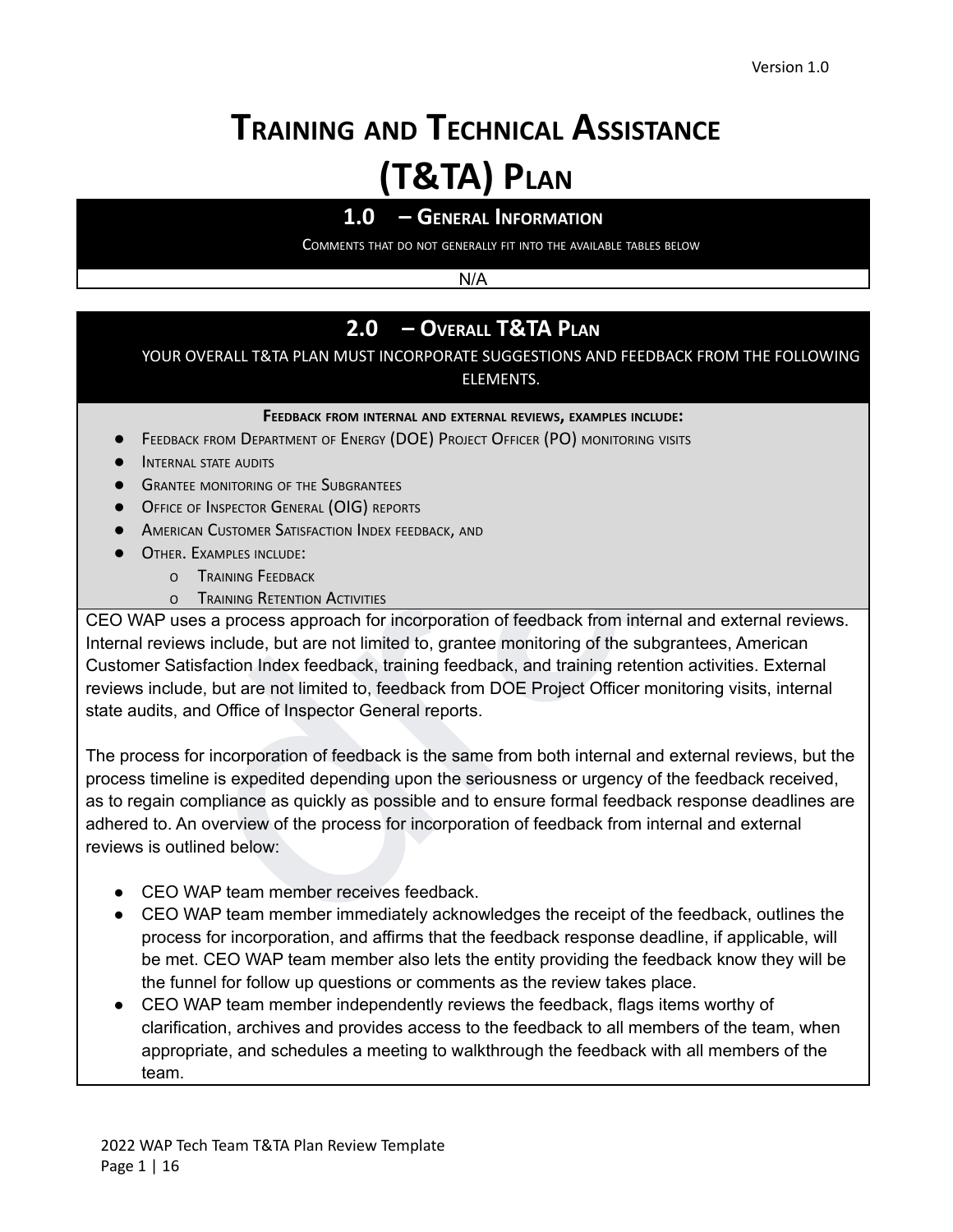- CEO WAP team member independently creates a feedback review agenda for the meeting, while other team members are independently reviewing the feedback and flagging items worthy of clarification.
- All CEO WAP team members meet to discuss the feedback, gather all items needing clarification, and determine next steps. Next steps can include determining the root cause of the feedback to remedy going forward, running the feedback through the CEO Deputy Director, CEO Director, or legal counsel, running the feedback through the internal policy updates process, running the feedback through the internal subgrantee memorandum creation process, determining which subgrantee touchpoints will be utilized to disseminate the feedback if it applies to the network, researching items that require additional understanding, determining effective date, and determining training and technical assistance needs for the team and network.
- Roles are assigned and actions are taken regarding applicable next steps mentioned above, while the CEO WAP team member who received the feedback reaches back out to the entity providing the feedback to receive clarification on all items gathered at the initial group meeting.
- of the method, the method, the search of the constant and the constant and the constanting and the constant and the searching the searching training and technical assistance needs for the team and the cEO WAP team and tech ● Once all applicable steps mentioned above are at a place where the team feels comfortable providing a formal feedback response and all items needing clarification get clarified, all CEO WAP team members have another meeting to discuss where everyone is at, what needs to continue to take place once the formal response is submitted, and provides the CEO WAP team member who received the feedback all information necessary to comprehensively respond to the feedback by the response deadline.
- CEO WAP team member who received the feedback creates a comprehensive response to the feedback outlining what has taken place and what will continue to take place moving forward to remedy the root cause of the feedback and complete the associated training and technical assistance, and then provides the response to the entity providing the feedback, cc'ing those necessary, by the formal response deadline.
- If additional feedback, questions, or comments are received after the entity reviews the response, the feedback incorporation process begins again triggered by the CEO WAP team member who received the initial feedback.

#### **EXISTING OR PLANNED ACCREDITED TRAINING CENTER PARTNERSHIP OR WORKING RELATIONSHIP.**

CEO WAP places a high priority on training and technical assistance (T&TA) to ensure the delivery of high quality, safe, cost-effective, and consistent energy efficiency and health and safety services throughout the State of Colorado. To support this goal, CEO has partnered with The EnergySmart Academy (ESA) at Santa Fe Community College, which is a nationally recognized weatherization and energy efficiency training program. ESA is accredited by the International Renewable Energy Council (IREC) for core energy efficiency training courses.

For the upcoming program year CEO will cover the cost of tuition for all field and administrative staff that wish to take one of the following online courses offered by ESA: Energy Auditor, Building Science Principles, Quality Control Inspector, Multifamily Quality Control Inspector, Retrofit Installer Technician, Crew Leader, Advanced Retrofits: Smart Thermostats, Energy Auditing Software, Cold-Climate Heat Pumps, Healthy Home Evaluator: The Essentials of Healthy Homes. CEO will also offer in-person comprehensive and specific training through ESA to field staff as needed.

CEO has utilized and will continue to use ESA to also provide comprehensive training for weatherization staff in the JTA's of QCI, Energy Auditor, Installer, and Crew Leader.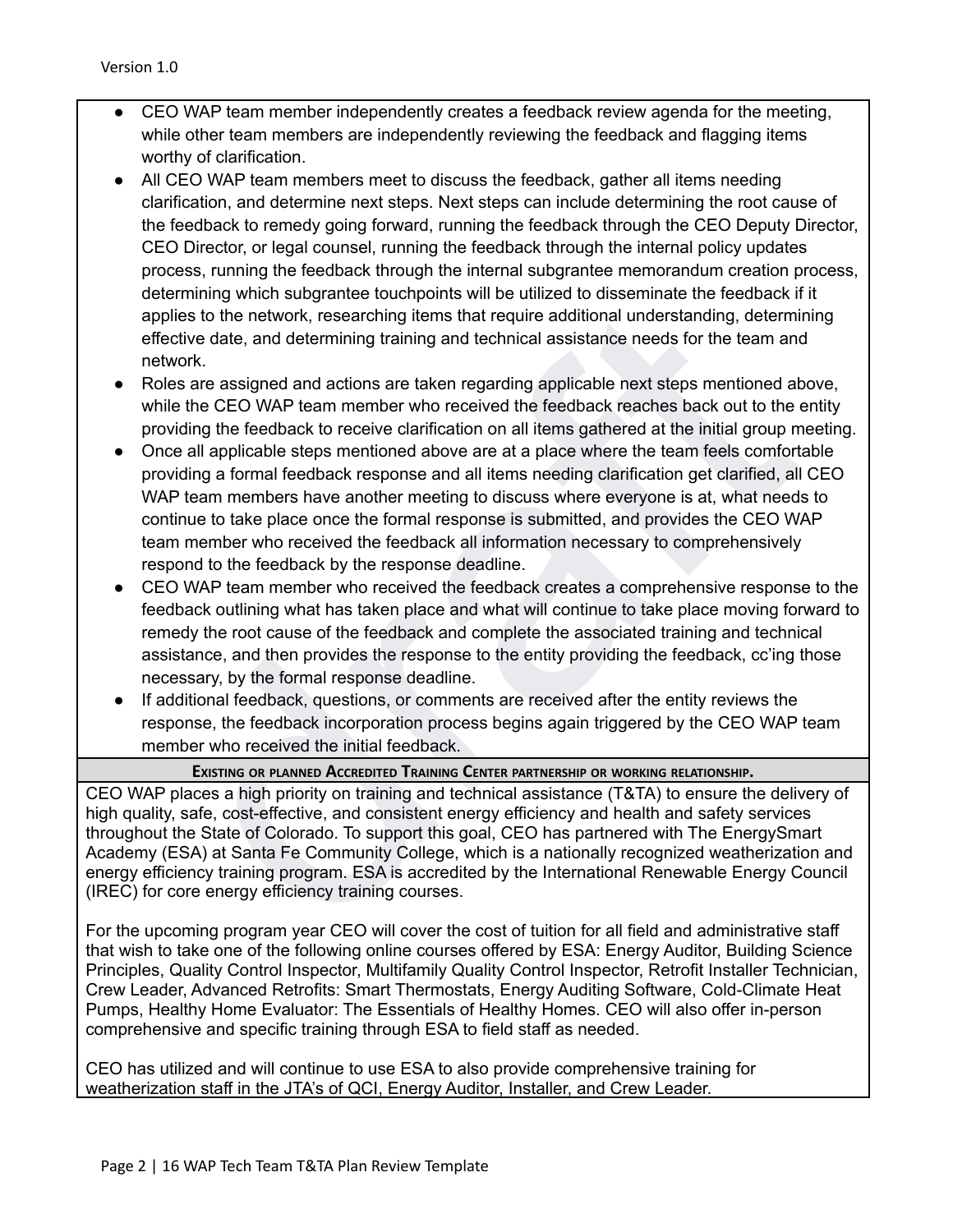**PREPARATIONS FOR FUTURE/UPCOMING PROGRAM REQUIREMENTS, EXAMPLES INCLUDE:**

- **● UPDATED STANDARD WORK SPECIFICATIONS (SWS)**
- **● MIGRATION TO ONLINE WEATHERIZATION ASSISTANT**
- **● INCLUSION OF SPECIFIC LANGUAGE FROM WEATHERIZATION PROGRAM NOTICES (WPN)**
- Colorado has already successfully implemented the updated 2020 Standard Work Specifications (SWS).

Colorado has no plans at this time to migrate to WA v10.0.

Colorado's plan for including specific language from Weatherization Program Notices (WPN):

- When WPNs are released, CEO WAP reviews them to determine if the guidance provided needs to be disseminated directly to subgrantees, and if so, whether or not it is worthy of having a network-wide discussion to ensure consistent implementation of guidance.
- CEO WAP also reviews internal policies to see if the language found within the WPNs would be helpful to add to internal policies. If so, the WPN language is added to working versions of internal policies as suggestions, and then formally reviewed by the entire subgrantee network prior to finalizing the language and making the policies live.

**WHAT PROTOCOLS ARE IN PLACE WHICH ENSURE UNTRAINED STAFF ARE NOT LEFT WITHOUT SUPERVISIONS DURING FIELD OPERATIONS?**

has no plans at this time to migrate to WA v10.0.<br>
s plan for including specific language from Weatherization Program Notices (WPN):<br>
hen WPNs are released, CEO WAP reviews them to determine if the guidance provided<br>
erds Although subgrantee management staff are responsible and accountable for having protocols in place which ensure untrained staff are not left without supervision during field operations, CEO WAP strongly encourages that untrained subgrantee staff are not left without supervision during field operations. Protocols include subgrantees regularly notifying a CEO WAP Program Manager of new field hires, what level of WAP experience they have, who will be supervising them in the field until they can earn more independence, and training opportunities they will pursue in order to fill gaps in WAP work expertise. Additional protocols include the CEO WAP Quality Management Team performing new hire field training with subgrantees once new hires get accustomed to the subgrantee's way of performing WAP work. The training focuses on CEO WAP expectations of quality WAP work aligned with the updated SWS 2020 and also provides guidance to Field Supervisors and Crew Leads on how best to utilize, manage, and develop the employee based on the experience, expertise, and skill sets the new hire brings to the subgrantee. The CEO WAP Quality Management Team also encourages psychological safety, candor, the use of a badge-like competency demonstration system, shadowing, self-inspection, peer inspection, crew lead inspection, and work in-progress inspections by a QCI of all work performed as internal controls that can enhance the development of a new hire. All of these controls provide additional layers of supervision and checks and balances as new hires gain more field experience, complete requisite trainings, and build confidence towards increased independence and freedom on the jobsite.

**PARTNERSHIPS WITH THE STATEWIDE HOME PERFORMANCE INDUSTRY ON TRAINING ISSUES; IF APPLICABLE.**

N/A

HOW DOES ANALYSIS CONDUCTED, AS DETAILED IN SECTION V.6 OF THE ANNUAL APPLICATION, INFLUENCE THE DEVELOPMENT OF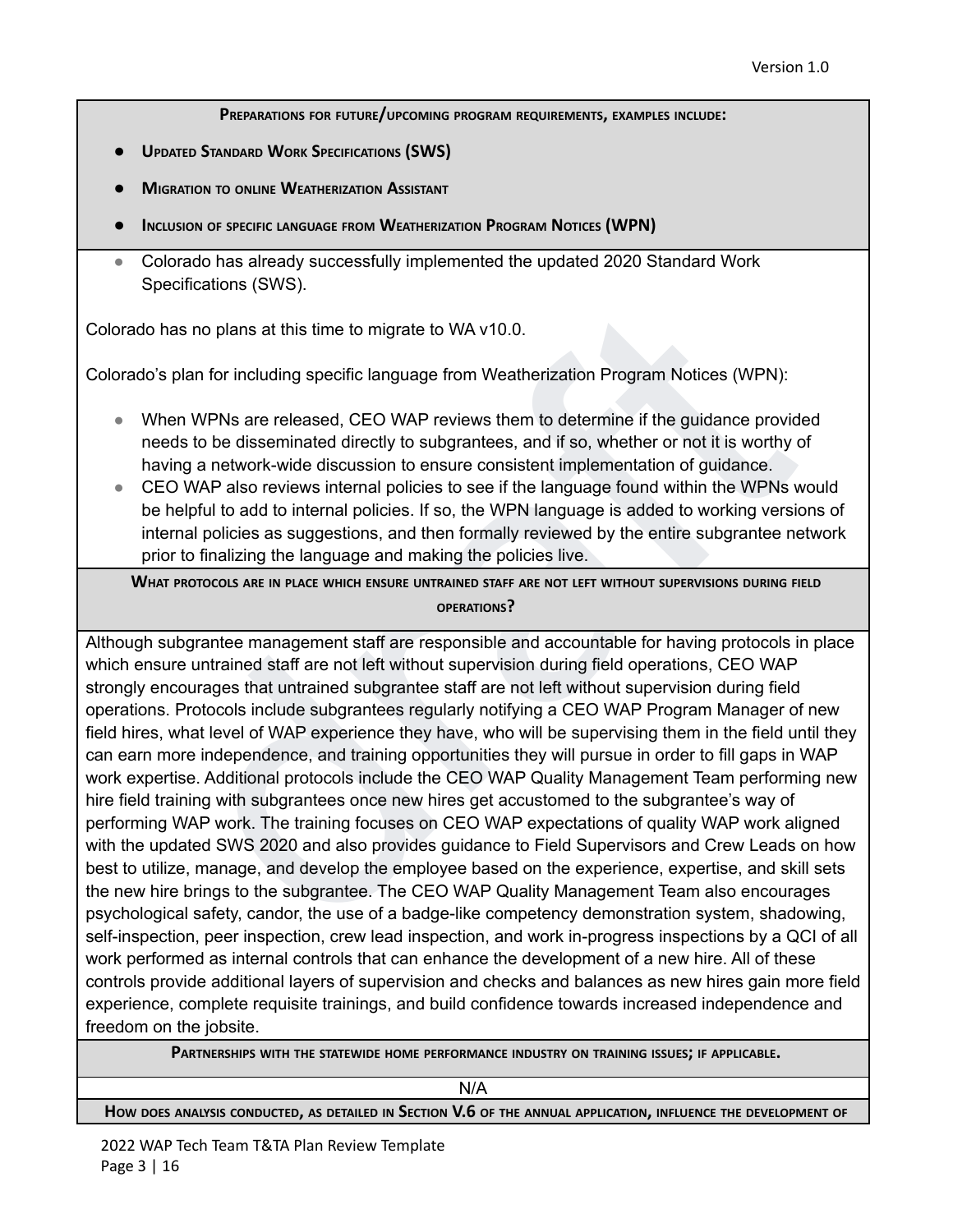#### **T&TA ACTIVITIES AND PRIORITIES?**

As detailed in Section V.6 of the annual application, all four prongs used to assess subgrantee effectiveness in relation to overall program administration and performance, as well as, all five performance indicators used to assess subgrantee effectiveness and overall program success influence the development of T&TA activities and priorities. An overview of how each prong is included in the development of T&TA activities and priorities is outlined below:

- The first prong is evaluating subgrantees in regards to all five performance indicators. The specific performance indicators are efficient spending of DOE funds, per unit average (PUA), unit production, service in all 64 Colorado counties, and quality installation of weatherization materials. When problems arise within the performance indicators, a root cause analysis is performed to determine whether or not the cause is accountability or training related. If it is deemed training related, and depending upon the seriousness or urgency of the problem, the subgrantee is either encouraged or mandated to schedule and complete training to remedy the root cause of the problem. CEO WAP will monitor the progress of training completion and provide as much technical assistance and consultation necessary to assist the subgrantee in remedying the problem. If there are multiple problems across multiple performance indicators, an analysis takes place to help the subgrantee prioritize which problems should be tackled first or if multiple problems need to be remedied concurrently.
- ecific performance indicators are efficient spending of DOE funds, per unit average (PUA),<br>at production, sevice in all 64 colorate counties, and quality installation of weatherization<br>atterials. When problems arise within The second prong is evaluating a subgrantee's risk in relation to proper administration of grant funding through a risk management assessment. The specific step of the six-step risk management assessment that influences the development and prioritization of T&TA activities is step four; conducting of the risk assessment. The conducting of the risk assessment starts with identifying risks through stakeholder discussion, reviewing Request for Applications (RFA) responses, and reviewing quality assurance and administrative monitoring reports. Identified risks are then grouped into subgrantee success categories of program administration, financial grasp and controls, client outreach, and quality fieldwork. Then, CEO WAP determines the risks' effects on program objectives if they occur (i.e. impact) and the likelihood of them occurring (i.e. probability). Based on each risk's impact and probability score, they are prioritized by Low, Medium-Low, Medium-High, and High segments. An acceptance, mitigation, and response plan is then created for the subgrantee in which they start taking action on risks within the High segment. CEO WAP communicates trainings that will assist with risk avoidance, mitigation, and response, and also provides technical assistance and oversight of the subgrantee acceptance, mitigation, and response plan.
- The third prong is analyzing performance in relation to other subgrantees with similar subgrantee profiles. When problems arise through the comparison, an analysis is performed to determine whether or not the problem is one subgrantee-specific, part of a larger trend among more than one subgrantee, or spread across the entire network. Depending upon the outcome of this analysis, CEO WAP may schedule and provide trainings, or impacted subgrantees are either encouraged or mandated to schedule and complete trainings to remedy the problem. CEO WAP monitors the progress of training completion and provides as much technical assistance and consultation necessary to assist the subgrantees in remedying the problem. If there are multiple like problems across multiple subgrantees, an analysis takes place to help the network prioritize which problems should be tackled first or if multiple problems need to be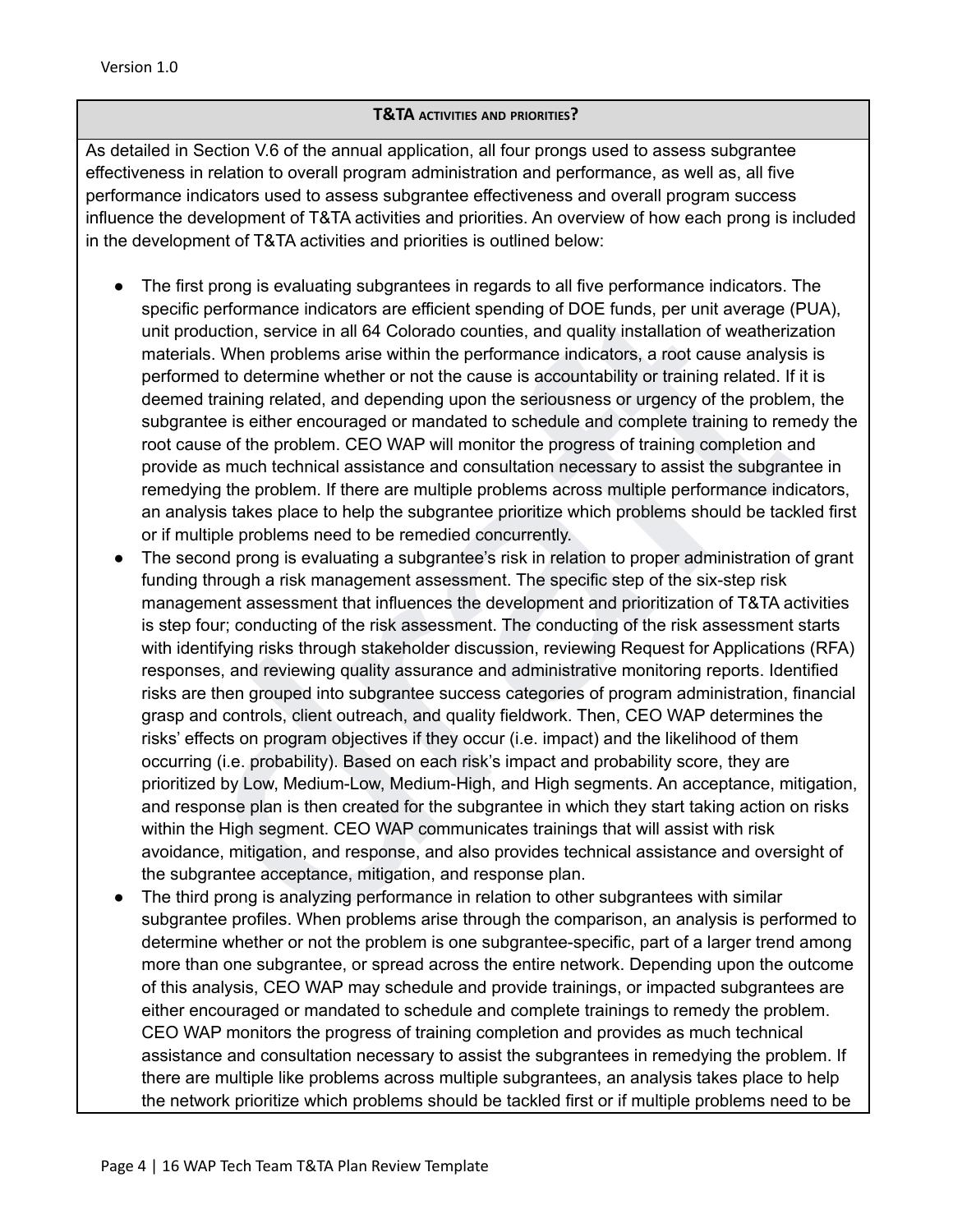remedied concurrently. This process allows for the identification of training and technical assistance needs that exist within the network which allows CEO WAP to customize specific training needs to support both national Comprehensive training standards, as well as, industry best practices.

The fourth prong encompasses making sure that all grantee and subgrantee staff are fostering a welcome and inclusive environment based on equity, diversity, and inclusion (EDI) at both the subgrantee level and in the homes of all clients. All members of the Quality Management (QM) Team at CEO WAP will participate in EDI training, education, and practice. Furthermore, while in the field, CEO WAP QM Team & subgrantees are expected to prioritize underserved populations, primarily those who bear the highest energy burden, as well as approach working with members in the practice of EDI at all times.

# **3.0 – WORKFORCE CREDENTIALS**

**DESCRIBE THE FOLLOWING ASPECTS OF YOUR T&TA PLAN RELATED TO WORKFORCE CREDENTIALS.**

#### **FEDERALLY REQUIRED CREDENTIALS. EXAMPLES INCLUDE:**

- **● ENVIRONMENTAL PROTECTION AGENCY LEAD RENOVATION, REPAIR, AND PAINTING PROGRAM**
- **● HOME ENERGY PROFESSIONALS QUALITY CONTROL INSPECTOR CERTIFICATION**

The federally required credentials for Colorado WAP Quality Management Team are as follows:

Quality Control Inspector:

members in the priori of the Matter of EDI at all three systems are required to the members in the practicle of EDI at all times.<br> **Brownline in the practicle of EDI at all times.**<br> **Brownline in the practicle of EDI at al** CEO WAP subgrantees are required to have all individuals that are either full time or part time Inspectors receive regular comprehensive training and be certified as Quality Control Inspectors (QCI). Inspectors that are hired must receive their QCI certification prior to conducting any final inspections for a subgrantee. In order to maintain program transparency, subgrantees are required to identify all Quality Control Inspectors on staff, as well as the date that each QCI certification expires, on the subgrantee Training Plan that is submitted annually to CEO. Subgrantees will be responsible for ensuring certifications of all Inspectors are maintained and current at all times and are responsible for recertification in all instances.

Lead Renovation, Repair and Painting Program:

- Subgrantees are required to comply with both EPA and DOE requirements regarding lead based paint. See Appendix A of 10CFR440.
- Subgrantees must register as a "Firm" with EPA.
- All inspectors must be EPA Lead RRP certified and certification expiration date must be tracked.
- Subgrantees must assign a Certified Renovator to each job requiring Lead Safe Work, and a copy of their current certification certificate must be left onsite until completion of the work.
- All HUD jobs require the entire work crew to be EPA Certified Renovators.
- Firms must retain all records necessary to demonstrate compliance for a period of six years following completion of the weatherization, renovation. Records that must be retained include (where applicable):
	- 1. Reports certifying that a determination had been made by an inspector that lead-based paint is not present on the components.
	- 2. Signed and dated acknowledgments of receipt.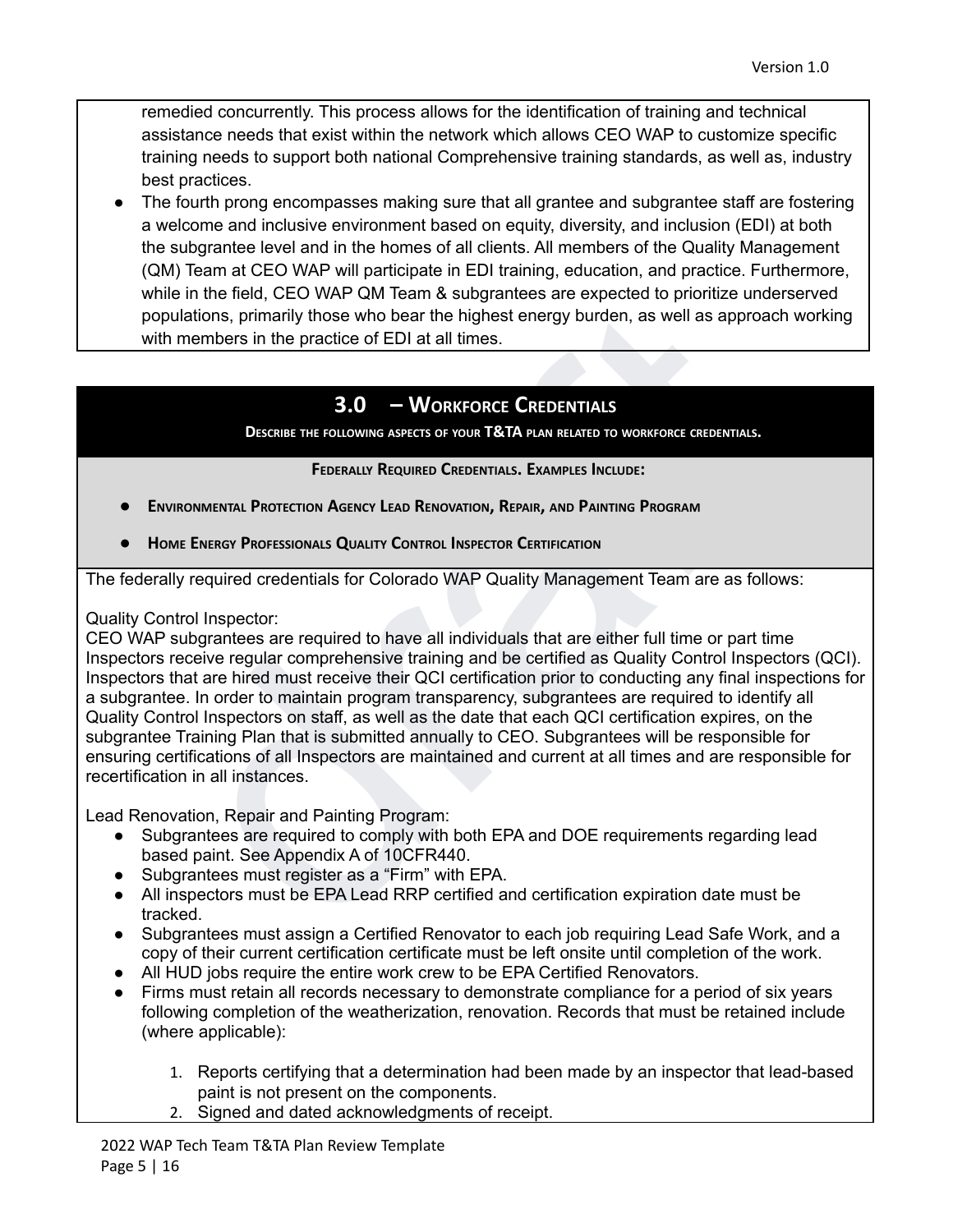- 3. Certifications of attempted delivery.
- 4. Certificates of mailing notification activities performed regarding common areas.

OSHA:

OSHA 10 hour training is required for all workers and OSHA 30 or CPR/First Aid certification is required for crew leaders.

**GRANTEE/STATE REQUIRED CREDENTIALS. EXAMPLES INCLUDE:**

- **● BUILDING PERFORMANCE INSTITUTE BUILDING ANALYST**
- **● GRANTEE-DEVELOPED CERTIFICATIONS**

Colorado's only state required certification is for asbestos. Subgrantees are required to have a minimum of one Colorado Certified Asbestos Building Inspector on staff. This staff person is responsible for regulatory compliance and for providing guidance to the subgrantee, regarding asbestos-related situations and issues.

**SUBGRANTEE/LOCAL REQUIRED CREDENTIALS. EXAMPLES INCLUDE:**

**● CONTRACTOR LICENSING**

Sonly state required certification is for asbestos. Subgrantees are required to have a<br>
of one Colorado Certified Asbestos Building Inspector on staff. This staff person is<br>
le for regulatory compliance and for providing n Subgrantees are responsible for ensuring that subcontractors are trained and in compliance with all CEO WAP Policy & Program Guidance. This requirement will also be part of the signed contract between the subgrantee and the subcontractor. Contractors must show proof of general liability insurance, including pollution occurrence insurance, Proof of Workers' Compensation coverage, and proof of appropriate licenses required by the local Authority Having Jurisdiction (AHJ).

**INDUSTRY REQUIRED CREDENTIALS. EXAMPLES INCLUDE:**

- **● EQUIPMENT/MATERIAL MANUFACTURE CERTIFICATION**
- **● VENDOR CERTIFICATION**

**(E.G. EQUIPMENT/MATERIAL MANUFACTURE CERTIFICATION, VENDOR CERTIFICATION)**

N/A

**PROCESS FOR MAINTAINING WORKFORCE CREDENTIALS**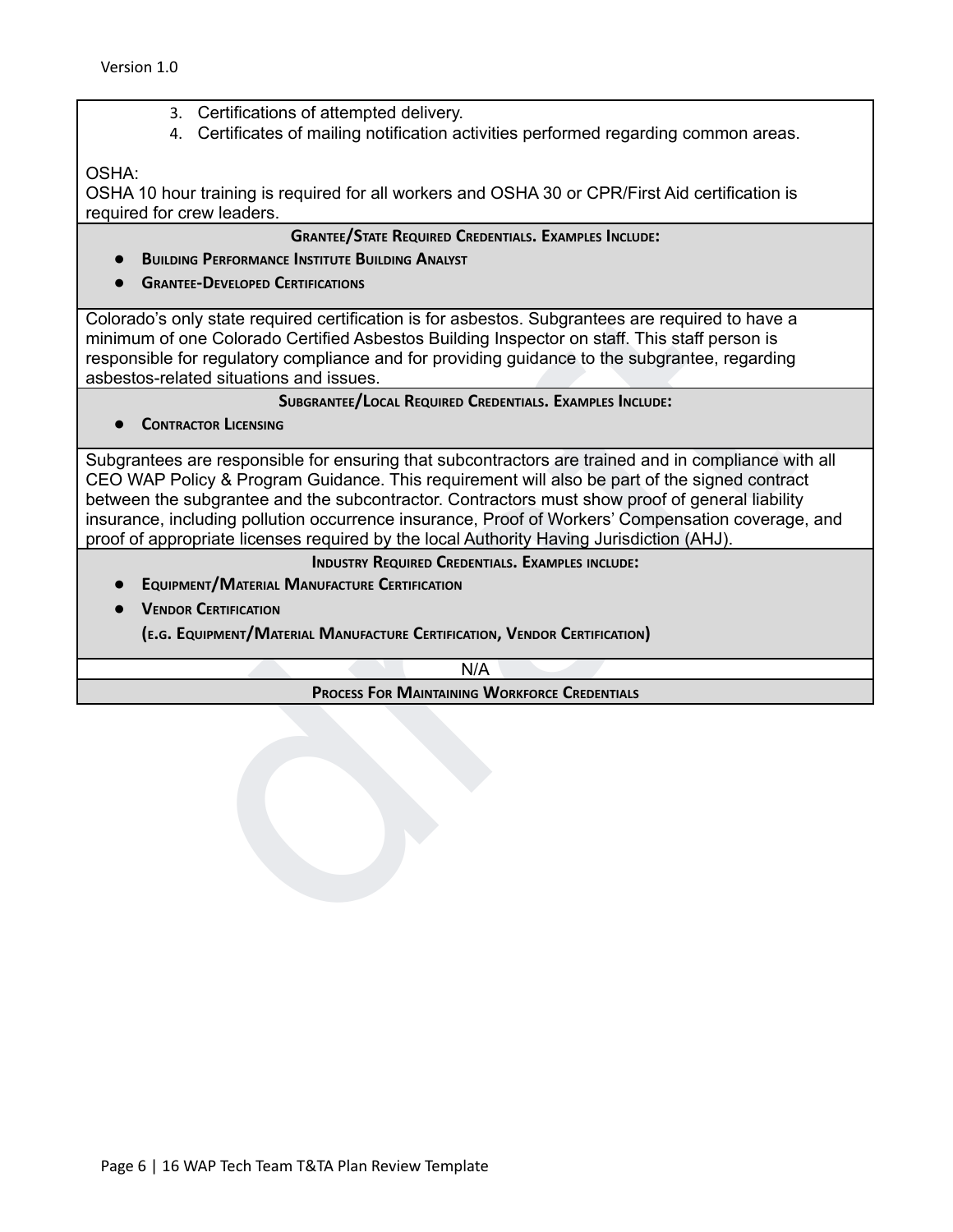CEO maintains workforce credentials through a partnership with the EnergySmart Academy (ESA) at Santa Fe Community College, which is a nationally recognized weatherization and energy efficiency training center that offers in-person and virtual training to its subgrantees.

For the upcoming program year 2022-2023, CEO will cover the cost of tuition for all field and administrative staff that wish to take one of the following online courses offered by ESA as follows: Energy Auditor, Building Science Principles, Quality Control Inspector, Multifamily Quality Control Inspector, Retrofit Installer Technician, Crew Leader, Advanced Retrofits- Smart Thermostats, Energy Auditing Software, Cold-Climate Heat Pumps, Healthy Home Evaluator- The Essentials of Healthy Homes. CEO will also offer in-person comprehensive and specific training through ESA to field staff as needed.The courses offered by ESA qualify for Continuing Education Units (CEU) from BPI, and can therefore be applied to the required CEUs needed for recertification of existing credentials.

he courses offered by ESA qualify for Continuing Education Units (CEU) from BPI, and can<br>be applied to the required CEUs needed for recertification of existing credentials.<br>The applied of the required CEUs needed for recer CEO will maintain workforce credentials by requiring all individuals that are either full time or part time Inspectors receive comprehensive training and be certified as BPI Quality Control Inspectors (QCI). Subgrantees will receive comprehensive training from an IREC accredited training entity when QCI recertifications are required. Subgrantee employees whose primary and secondary duties fall under the JTA's for Retrofit Installers, Crew Leaders, and Energy Auditors are required to undergo comprehensive training after the employees' existing Building Performance Institute (BPI) certifications have expired. Although DOE rules do not require certification for Retrofit Installers, Crew Leader and Energy Auditors, CEO WAP believes that requiring these certifications constitutes a best practice and requires certifications for these positions. Subgrantee Retrofit Installers, Crew Leaders, and Energy Auditors are only required to receive comprehensive training when they are undergoing recertification or obtaining new certifications.

Specific training is also utilized to ensure CEO WAP subgrantes have the required CEUs for recertification of their current BPI certifications. Specific training consists of training in all elements of CEO WAP and SWS standards, including, but not limited to: combustion appliance testing, pressure diagnostics, NEAT/MHEA, work order development, SWS, ASHRAE 62.2.2016, manufactured homes, measures installation, and other trainings as requested. In addition, CEO encourages attendance to national WAP and industry related conferences for specific training needs.

#### **HOW CREDENTIALS ARE TRACKED**

In accordance with WPN 22-4, CEO WAP has developed a comprehensive process for ensuring that all subgrantees acquire and maintain QCI certifications for all inspectors. All subgrantees are required to include a list of all QCI certified Inspectors that are on staff, as well as the date that each Inspectors existing certification expires, as a part of their annual Training Plan. These Training Plans are to be submitted annually. CEO WAP staff reviews Training Plans to ensure compliance with this requirement.

Each program year, every subgrantee must submit an Agency Training Plan to CEO for approval prior to the commencement of the new program year. The subgrantees are responsible for tracking the following information:

- Current certifications
- Certification expiration
- Continuing education credits needed for recertification
- Certification objective for program year
- Any subcontractor certification or general training goals

In addition to checking subgrantee Training Plans, CEO WAP Quality Management Team will use the BPI/QCI certification database to periodically check that each employee identified by a subgrantee as having a current QCI certification on their Training Plan is QCI certified at the time of the Training Plan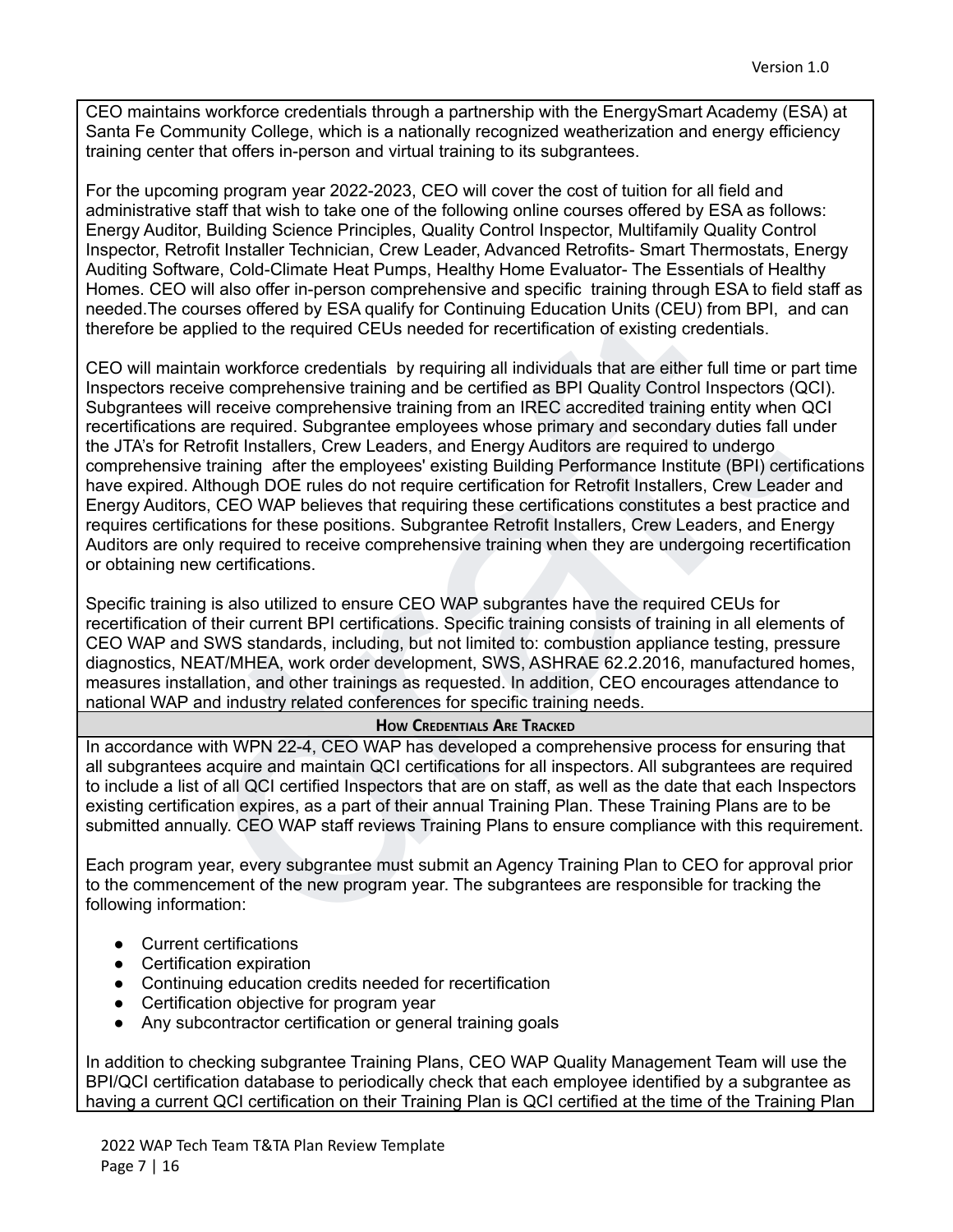submission. If CEO WAP Quality Management Team find that either an individual listed as an Inspector on the Training Plan does not have a current QCI certification, or that an existing certification has expired and has not been renewed, CEO WAP Quality Management Team will issue an electronic memorandum to the subgrantee director or Program Manager, and copy all Trainers, that the employee needs either certification or recertification. A subgrantee representative (either an Executive Director, Program Manager, or Trainer) must respond within 30 business days with a plan to certify the individual.

## **4.0 – TRAINING**

GRANTEES HAVE TWO OPTIONS TO DESCRIBE THEIR TRAINING.

- A) USE THE EMBEDDED SPREADSHEET\* TO IDENTIFY AND DESCRIBE THE TRAINING SCHEDULE FOR GRANTEE AND SUBGRANTEE STAFF. INCLUDE TECHNICAL AND NON-TECHNICAL TRAINING.
- B) OR USE THE FIELDS BELOW TO IDENTIFY AND DESCRIBE THE TRAINING SCHEDULE FOR GRANTEE AND SUBGRANTEE STAFF. INCLUDE TECHNICAL AND NON-TECHNICAL TRAINING.

GRANTEE'<sup>S</sup> ARE TO INCLUDE THE FOLLOWING IN THEIR DESCRIPTIONS REGARDLESS OF WHAT OPTION IS BEING USED TO DESCRIBE THEIR TRAINING PLAN:

- **•** SPECIFY WHETHER ATTENDANCE IS MANDATORY, AND THE RAMIFICATIONS FOR NON-COMPLIANCE.
- **•** Specify If the T&TA plan spans multiple Program Years (PY), indicate which trainings are intended in THE CURRENT PY AND WHICH ARE PLANNED FOR FUTURE PYS.

**4.0 - IRAINING**<br>  $\mathbf{A} \cdot \mathbf{0}$  - IRAINING<br>
THE TEMETODES SPEADSHEET TO IDENTIFY AND DESCRIBE THE TRAINING SCHEDULE FOR <u>GRANTIE AND SURGRANTIE</u><br>
T. INCLUDE TECHNICAL AND NON-TECHNICAL TRAINING.<br>
USE THE HELDS BELOW TO \* THE EMBEDDED SPREADSHEET, IF COMPLETED AT THE END OF THE YEAR TO RECORD DELIVERED TRAINING, CAN BE USED AS DOCUMENTATION FOR THE REQUIRED ANNUAL T&TA REPORT. DOUBLE CLICK TO OPEN THE SPREADSHEET. ENTER INFORMATION AND CLOSE. I<sup>T</sup> WILL AUTOMATICALLY SAVE YOUR INFORMATION

#### **PROGRAMMATIC/ADMINISTRATION TRAINING**

- **FINANCIAL (I.E. 2 CFR 200)**
- MANAGEMENT (I.E. 10 CFR 440)

#### N/A

COMPREHENSIVE TECHNICAL TRAINING ALIGNED TO THE JOB TASK ANALYSIS (IDENTIFY AT WHAT INTERVALS WORKERS WILL RECEIVE REGULAR, **COMPREHENSIVE TRAINING AS REQUIRED BY WEATHERIZATION PROGRAM NOTICE (WPN) 22-4)**

- **QUALITY CONTROL INSPECTOR**
- **ENERGY AUDITOR**
- CREW LEAD
- **•** RETROFIT INSTALLER/TECHNICIAN

Page 8 | 16 WAP Tech Team T&TA Plan Review Template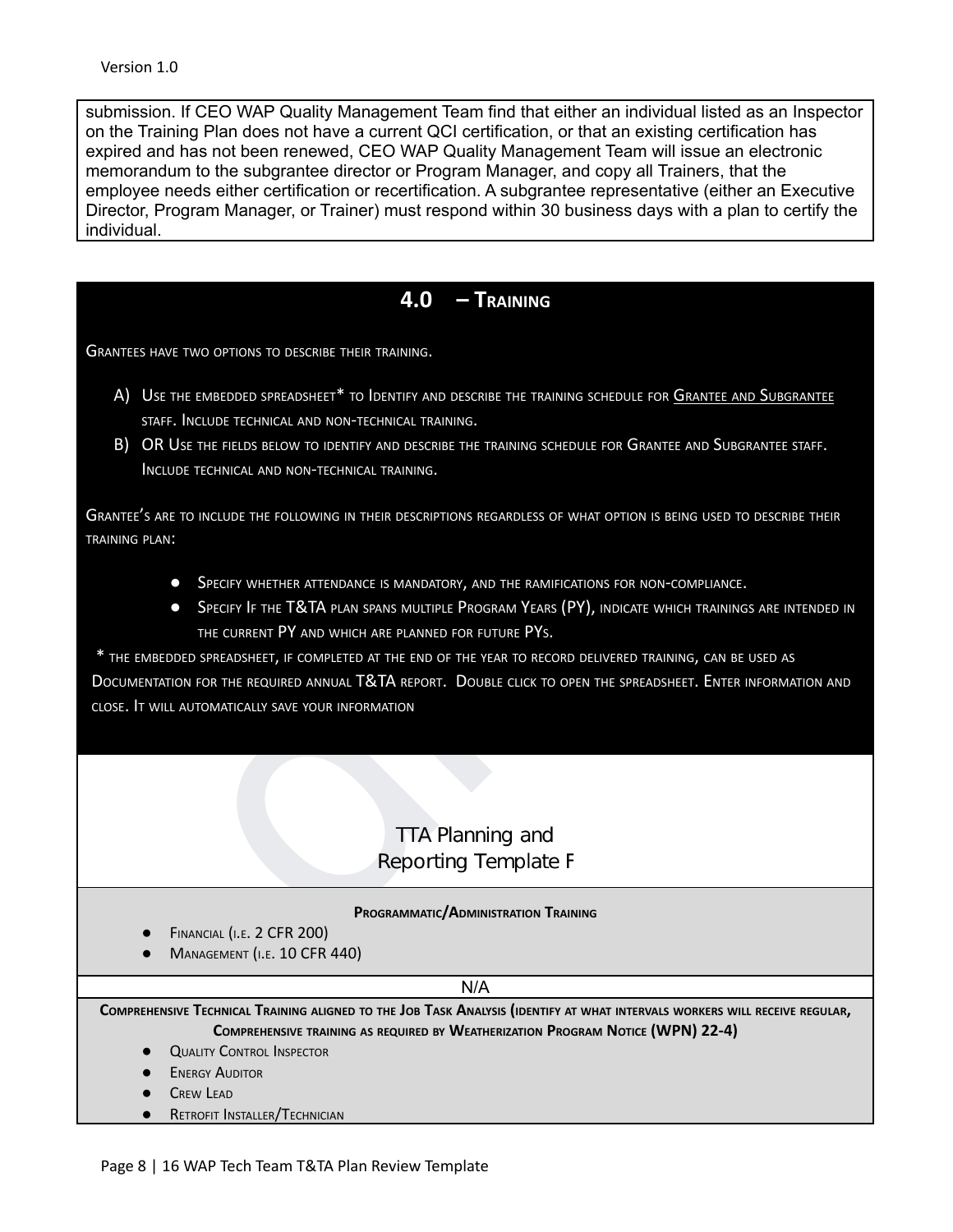### N/A

#### **SPECIFIC TECHNICAL TRAINING**

- **•** TOPICS IDENTIFIED DURING MONITORING VISIT(S)
- **ENERGY MODELING**
- HEALTH & SAFETY. ALL H&S TOPICS IN WPN 22-7 REQUIRE SOME LEVEL OF TRAINING FOR ALL AFFECTED WORKERS, THE FREQUENCY OF THIS TRAINING IS A GRANTEE DECISION. EXAMPLES INCLUDE:
	- O AIR CONDITIONING AND HEATING SYSTEMS
	- O ASBESTOS
	- O BIOLOGICALS AND UNSANITARY CONDITIONS
	- O BUILDING STRUCTURE AND ROOFING
	- O CODE COMPLIANCE
	- O COMBUSTION GASSES
	- O ELECTRICAL
	- o Code Comentaine (Molenary Routine And Rooming)<br>
	o Comentainer<br>
	o Comentainer<br>
	o Electrical<br>
	o Electrical<br>
	o Electrical<br>
	o Electrical<br>
	o Electrical<br>
	o Gas Range/Ovenes<br>
	o Lead Barrow of Occupants Dayosal<br>
	o Lead Barrow Pr O FORMALDEHYDE, VOLATILE ORGANIC COMPOUNDS (VOCS), FLAMMABLE LIQUIDS, AND OTHER AIR POLLUTANTS
		- O FUEL LEAKS
		- <sup>O</sup> GAS RANGE/OVENS
		- <sup>O</sup> HAZARDOUS MATERIALS DISPOSAL
		- <sup>O</sup> INJURY PREVENTION OF OCCUPANTS AND WEATHERIZATION WORKERS
		- <sup>O</sup> LEAD BASED PAINT
		- <sup>O</sup> EPA'<sup>S</sup> LEAD RENOVATION, REPAIR & PAINTING PROGRAM (RRP)MOLD/MOISTURE
		- <sup>O</sup> PESTS
		- <sup>O</sup> RADON
		- <sup>O</sup> SAFETY DEVICES
		- O VENTILATION AND INDOOR AIR QUALITY
			- **•** AMERICAN SOCIETY OF HEATING REFRIGERATION AND AIR-CONDITIONING ENGINEERS (ASHRAE)
		- <sup>O</sup> WINDOW REPAIR, DOOR REPAIR
		- <sup>O</sup> WORKER SAFETY
			- OSHA
		- O ADDITIONAL TOPICS AS DESCRIBED IN HEALTH & SAFETY PLAN
	- CLIENT EDUCATION (TRAINING WORKERS TO CONDUCT CLIENT EDUCATION). EXAMPLES INCLUDE:
		- <sup>O</sup> ENERGY SAVINGS STRATEGIES
		- <sup>O</sup> PROGRAM-SPECIFIC INFORMATION. EXAMPLES INCLUDE:
			- **WHAT TO EXPECT**
			- **E** ADDITIONAL RESOURCES
		- O HEALTH & SAFETY ISSUES

#### N/A

#### **CONFERENCES. EXAMPLES INCLUDE:**

- **● ENERGY OUTWEST**
- **● BUILDING PERFORMANCE ASSOCIATION**
- **● NATIONAL ASSOCIATION FOR STATE AND COMMUNITY SERVICE PROVIDERS**
- **● COMMUNITY ACTION PARTNERSHIP**

| .<br>N/A               |  |
|------------------------|--|
| OTHER, PLEASE SPECIFY: |  |
| N11<br>N/A             |  |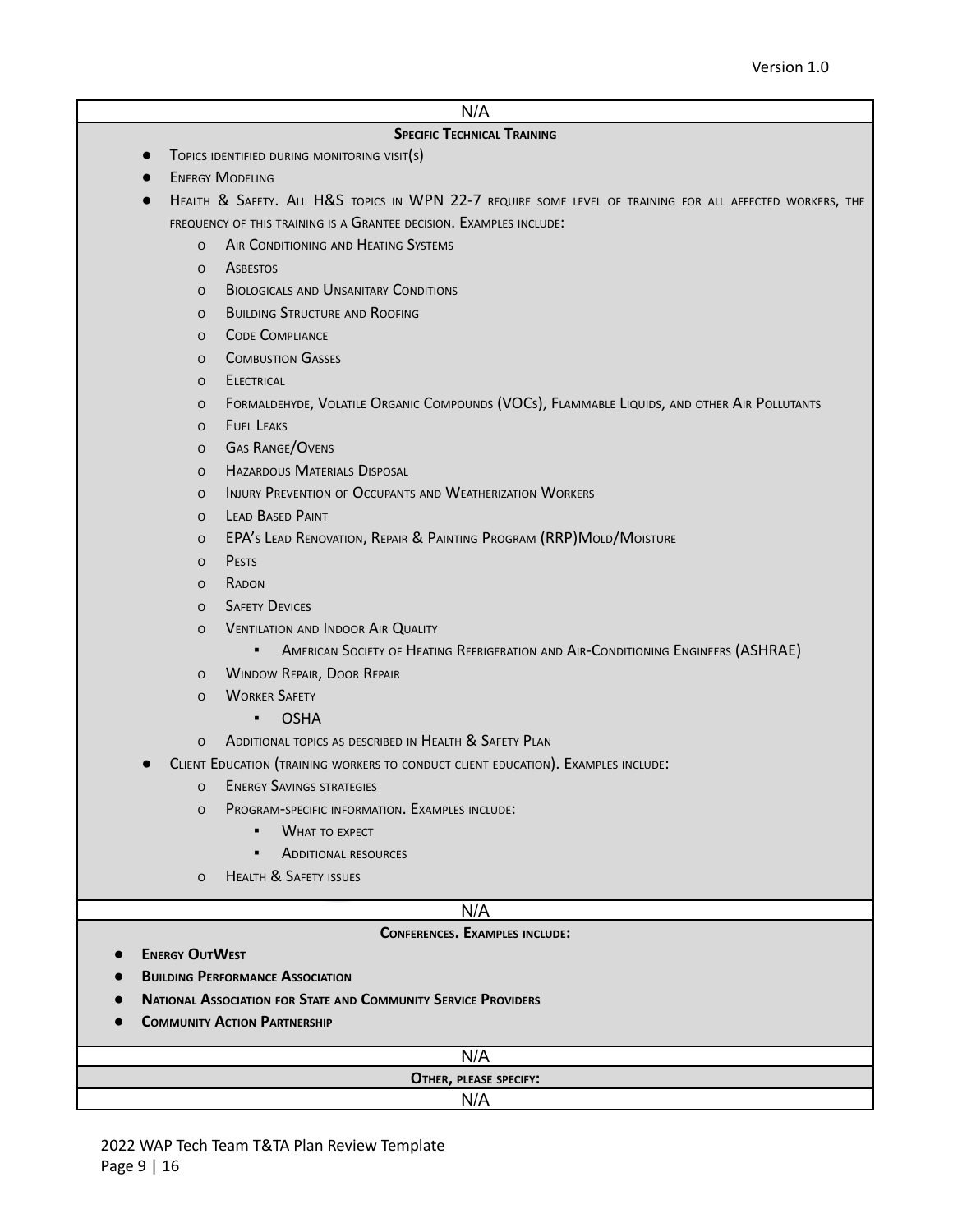# **5.0 – TECHNICAL ASSISTANCE**

#### DESCRIBE THE TECHNICAL ASSISTANCE ACTIVITIES INCLUDED IN THE T&TA BUDGET CATEGORY.

#### **PROGRAMMATIC/ADMINISTRATION SUPPORT**

CEO will provide programmatic/administration support to subgrantees through in-person and online meetings. Using video meeting technology CEO will conduct monthly check-ins with each agency individually. Additionally a virtual monthly all network check-in will be held with all of the agencies and CEO in order to allow for information sharing and relationship building among the agencies. Finally, CEO will host twice-annual large-scale conference type meetings in the Winter and Summer that span two to three days each in order to provide program guidance and planning.

Administrative support will be given to the subgrantees as requested and/or resulting from discoveries occurring during an administrative and fiscal monitoring. Administrative assistance requests from subgrantee administrative staff come in via telephone or email and CEO Delivery & Engagement staff will respond accordingly.

#### **TECHNICAL SUPPORT**

CEO will provide technical support to subgrantees online and in-person. CEO will conduct quarterly agency trainer check in calls to discuss technical and training needs. CEO will provide one to four Technical Meetings as needed throughout the program year to disseminate updates, provide clarifications, and to share best practices with the Colorado WAP network. These technical meetings will be held in different areas of the state and will include an Agency spotlight piece which demonstrates new and innovative ideas or improvement to processes as available. Immediate required updates will be sent out via memorandums and or email.

er to antwite out and the species are proportionally and the species and the species. The many and the species that the species of dramatic state of the subgrantees as requested and/or resulting from discoveries ative supp Technical Support will be given to subgrantees as requested and or if there is a technical support need discovered during Quality Assurance visits or Quality Control visits (in progress visits). Technical assistance requests from subgrantee staff come in via telephone or emails, and CEO Quality Management Team responds via telephone, email, and in-person as needed. Many of these requests are audit related to the Weatherization Assistant Audit Tool, as well as installation issues, general clarification of policy and Field Guide requirements. CEO Quality Management Team typically responds via written guidance, and sometimes includes pictures, presentations, videos, and other available resources to provide adequate guidance. CEO also provides policy and Field Guidance references to confirm any guidance given.

### **HEALTH & SAFETY SUPPORT ACTIVITIES**

CEO will provide health and safety support to subgrantees online and in-person. CEO will provide one to four technical meetings as needed throughout the year to disseminate updates on Health and Safety, provide clarifications, and to share best practices to the network. These technical meetings will be held in different areas of the state and will include an Agency spotlight piece which demonstrates new and innovative ideas or improvement to processes related to Health and Safety, as available. Immediate required updates will be sent out via memorandums and or email.

Health and safety support will be given as requested by subgrantees and if there is a need discovered during Quality Assurance visits or Quality Control visits (in progress visits). Health and safety support requests from subgrantee staff come in via telephone or emails, and CEO will respond via telephone, email, and in-person as needed. Many of these requests are related to the Combustion Safety, ASHRAE requirements, mobile home water heater, asbestos, RRP, and vapor barrier requirements. CEO Quality Management Team will include verbal guidance, written guidance, pictures,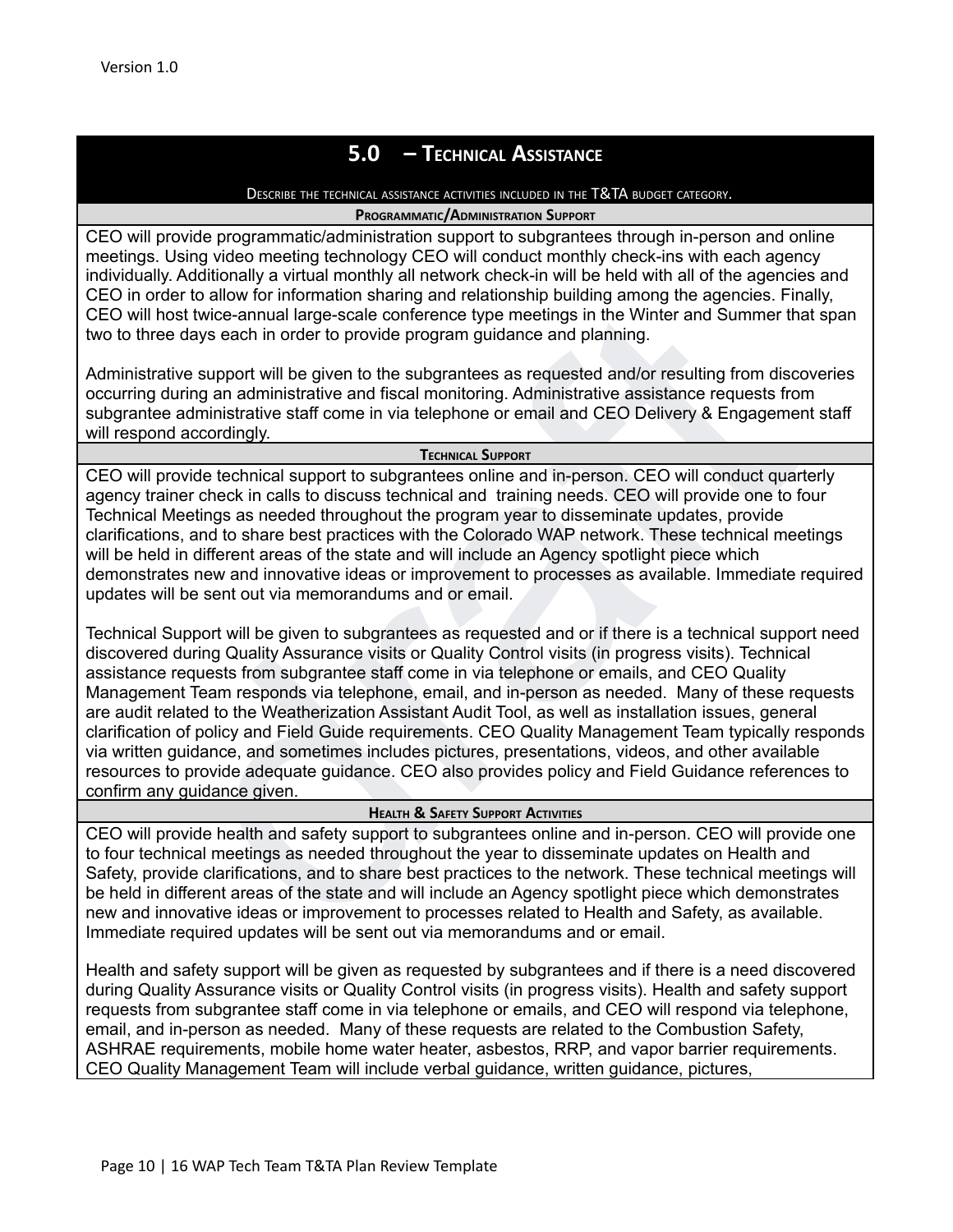presentations, videos, and other available resources to provide adequate guidance. CEO will also provide policy and Field Guidance references to confirm any guidance given.

#### **MONITORING**

WHAT PERCENTAGE OF T&TA FUNDING IS ALLOCATED TO MONITORING? (IF DEFINED IN SECTION B OF THE BUDGET DETAILS WITHIN THE ANNUAL **APPLICATION, INCLUDE THAT WITHIN YOUR DESCRIPTION BELOW.)**

and hotels, supplies, parking, storage, cell phones, and indirect rate (i.e. all T&TA costs<br>that go into performing monitoring). This annual T&TA portion was then divided by the<br>f annual working days, given consideration t The percentage of T&TA funding that is allocated to monitoring is approximately 26%. This percentage was arrived at by determining the annual T&TA portion of salaries and fringe benefits of staff who perform administrative and quality assurance monitoring, as well as, vehicle maintenance and mileage, per diem and hotels, supplies, parking, storage, cell phones, and indirect rate (i.e. all T&TA cost categories that go into performing monitoring). This annual T&TA portion was then divided by the number of annual working days, given consideration to paid holidays, to arrive at an average T&TA cost per day. The total number of days spent on average prepping, performing onsite monitoring, and subsequent deliverable generation was determined and then multiplied by the average T&TA cost per day. This created the total of annual T&TA funds allocated to monitoring, which was then divided by the annual total T&TA budget to arrive at the approximate percentage.

#### **OTHER, PLEASE SPECIFY**

CEO will provide other technical support to subgrantees online and in-person as feasible due to COVID protocols on any newly required technical assistance guidance from DOE and or other regulatory entities. Immediate required updates will be sent out via memorandums and or email.

# **6.0 CLIENT EDUCATION**

DESCRIBE WHAT CURRENT AND PLANNED CLIENT EDUCATION MATERIALS AND/OR ACTIVITIES ARE INCLUDED IN THE T&TA BUDGET **CATEGORY. ONLY THOSE PAID FOR WITH T&TA FUNDS NEED TO BE MENTIONED.**

NOTE: THIS DOES NOT INCLUDE TRAINING WORKERS TO DELIVER CLIENT EDUCATION. THIS SHOULD BE DESCRIBED IN THE TRAINING **SECTION, ABOVE.**

CLIENT EDUCATION ACTIVITIES PRIOR TO, DURING AND AFTER WEATHERIZATION WHICH ADDRESS THE WEATHERIZATION PROCESS AND ENERGY SAVINGS DETAILS

The current and planned client education materials and activities included in the T&TA budget category that are provided prior to, during, and after weatherization which address the weatherization process and energy savings details are as follows:

● Once a client application is approved, and their home and income eligibility is verified, subgrantee client intake specialists contact clients to notify them of their eligibility and to provide them with an overview of the weatherization process from start to finish. They also ask clients questions about their energy usage and behaviors, how they need to secure access to their utility bills for analysis, the site-specific audit process and how measures are determined to be cost-effective, any unique aspects of the house that the auditor and crews need to be aware of, and general benefits they can expect once the service is completed. They allow for clients to ask them open-ended questions about the service and process to ensure the client understands next steps and are clear on what the subgrantee is expecting from them along the way.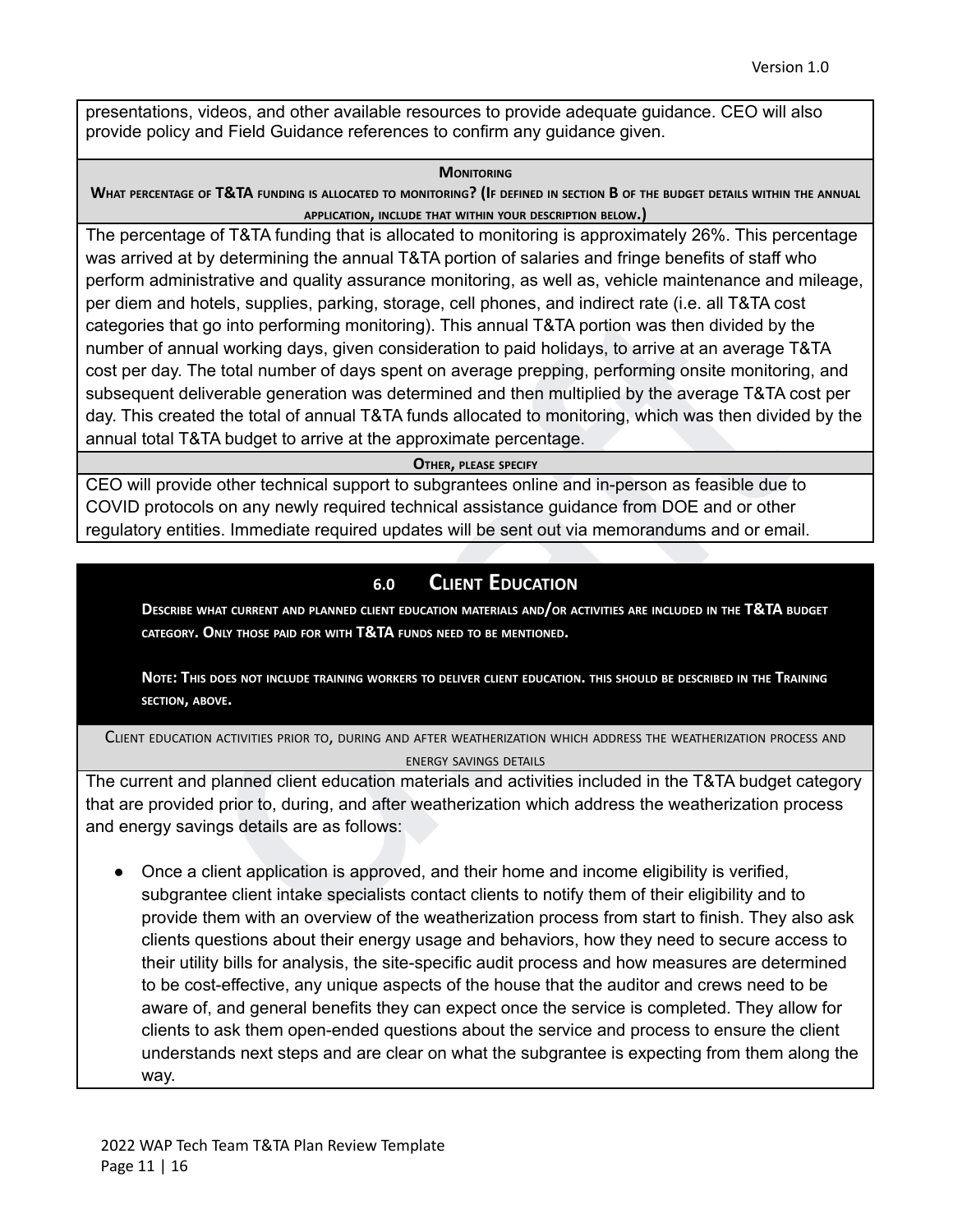- Once clients understand the weatherization process from start to finish, receive answers to all of their questions, and are clear on the subgrantee's expectations of them along the way, the site-specific audit is scheduled and the auditor performs the next round of client education in-person. Auditors typically perform a client introductory interview before the audit and then a client exit interview upon completion of the onsite audit. Both interviews center around the client's current energy consumption and behaviors, as well as, energy saving desires or expectations that clients may have based on the information gathered on the physical audit form. Auditors may also walk the client around their home to describe in more detail specific measures that may be installed, why, and issues they discovered that may be hidden from the untrained eye. Auditor client education may include tips such as encouraging residents to turn off electronics when they are not actively using them, explaining why saving water with shorter showers or low‐flow showerheads saves energy, how turning down the thermostat a few degrees can translate into money savings, reducing energy use by keeping the fridge and freezer compartments full, and encouraging the elimination of second refrigerators in unheated spaces like garages especially if they are only used to store beverages.
- Extendined bye. Auditor client detailed and production may include the such as encouraging residents to turn<br>trained bye. Auditor client detaction may include the such as encouraging residents to turn<br>overs or low-flow sho Since repetition of client education is the key to successful knowledge transfer, weatherization crew leads typically perform additional client education prior to, during, and after measures are installed. Before crews go into homes, the crew lead performs a client introductory interview to review the sequencing of the work and to address any questions the client has that were not previously addressed by the client intake specialist or auditor. Since weatherization work can be dangerous to a client's safety, crew leads will only walk clients around their home once it is deemed safe to do so or after measures are fully installed. Upon work completion, the crew lead provides general education to the client on the specifications of measures installed and how each and every one of them will save them energy and make their home more comfortable. The crew lead lets the client know the final inspector will be responsible for providing general energy saving materials, ensuring the compliant installation of all measures, and providing measure manuals and detailed instructions on how they should be operating and interacting with the measures to save the most energy possible because measures operate together as a system. This is very important because measures such as learning thermostats, solar PV systems, and air source heat pumps require the client to interact with them in a very specific way to get the most out of the installs. Learning thermostat installers may even help clients create their initial setpoints, log into their online account, and demonstrate how to adjust the settings virtually
- The final inspector provides the last line of in-person client education, unless the client contacts the subgrantee after the final inspection to ask additional questions, which is explicitly encouraged because sometimes clients need refreshers or help troubleshooting with the more technologically advanced measures. The client tries to absorb an enormous amount of information in which it helps if subgrantees highlight sections of materials or manuals, or even provide them with written guidance on measure interaction needs they have. Like the auditor and crew lead, it is common for final inspectors to perform both a client introductory interview and exit interview once the inspection is complete. Both points serve as opportunities to further educate the client on expectations, provide them with general energy savings physical and online materials and measure manuals, how to interact with specific measures, and reinforce important guidance previously provided. At this point, the client should have all the knowledge and collateral they need to understand the service and how they can interact with the measures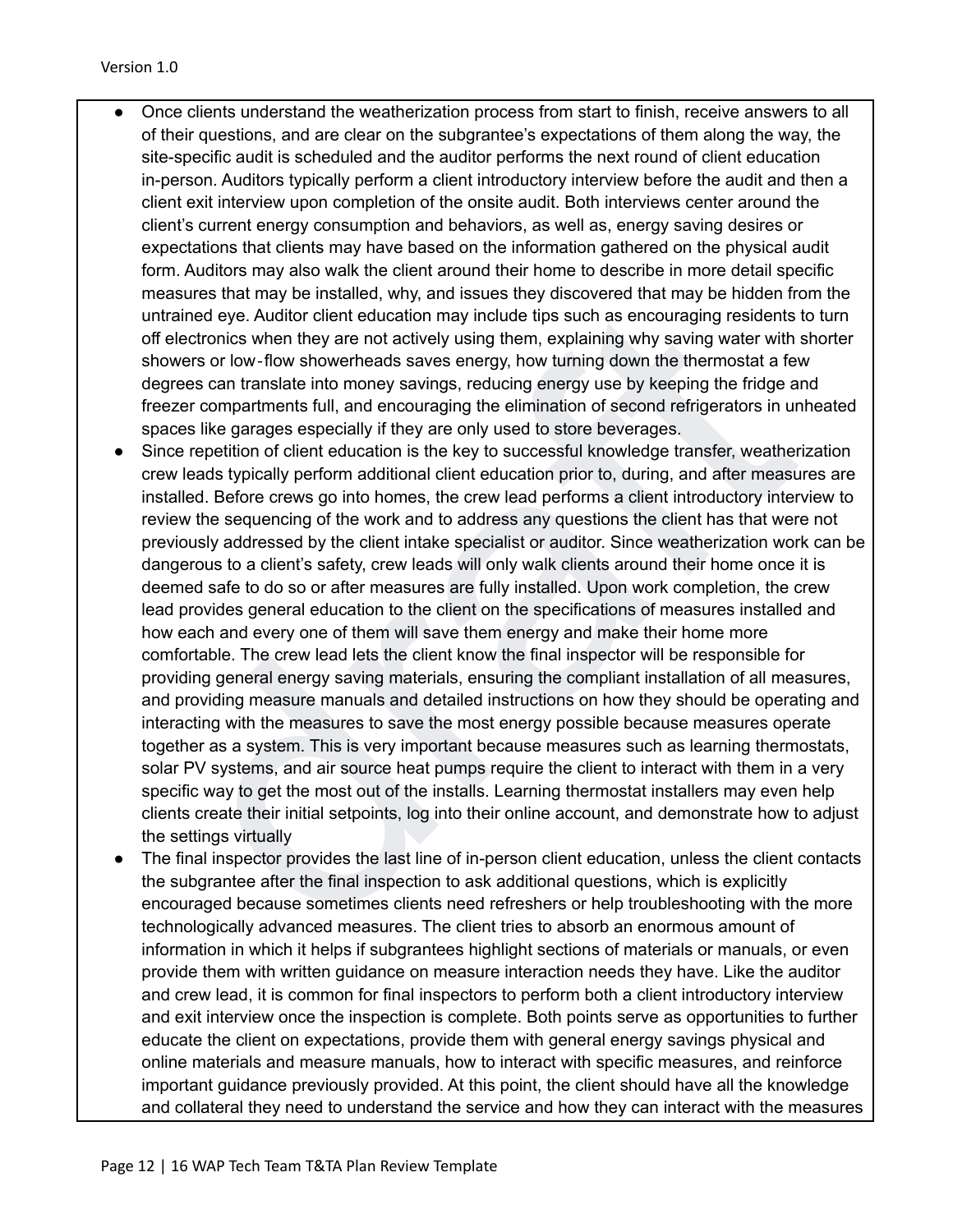to save the most energy possible while keeping their home comfortable. Subgrantees may even proactively follow up with clients weeks or months after the inspection to check-in and see if there are any questions they have, which removes the burden of follow up from the client.

CLIENT EDUCATION ACTIVITIES REGARDING H&S ISSUES AS INDICATED IN WPN 22-7

- O AIR CONDITIONING AND HEATING SYSTEMS
- O ASBESTOS
- O BIOLOGICALS AND UNSANITARY CONDITIONS
- O BUILDING STRUCTURE AND ROOFING
- O CODE COMPLIANCE
- O COMBUSTION GASSES
- O ELECTRICAL
- O FORMALDEHYDE, VOLATILE ORGANIC COMPOUNDS (VOCS), FLAMMABLE LIQUIDS, AND OTHER AIR POLLUTANTS
- O FUEL LEAKS
- O GAS RANGE/OVENS
- O HAZARDOUS MATERIALS DISPOSAL
- O INJURY PREVENTION OF OCCUPANTS AND WEATHERIZATION WORKERS
- <sup>O</sup> LEAD BASED PAINT
- <sup>O</sup> EPA'<sup>S</sup> LEAD RENOVATION, REPAIR & PAINTING PROGRAM (RRP)MOLD/MOISTURE
- <sup>O</sup> PESTS
- <sup>O</sup> RADON
- **O** SAFETY DEVICES
- O VENTILATION AND INDOOR AIR QUALITY
	- **AMERICAN SOCIETY OF HEATING REFRIGERATION AND AIR-CONDITIONING ENGINEERS (ASHRAE)**
- <sup>O</sup> WINDOW REPAIR, DOOR REPAIR
- <sup>O</sup> WORKER SAFETY
	- OSHA
- O ADDITIONAL TOPICS AS DESCRIBED IN HEALTH & SAFETY PLAN

The current and planned H&S client education materials and activities included in the T&TA budget category that are provided prior to, during, and after weatherization which address the weatherization process and H&S details are as follows:

- o Communisma<br>
o Communisma Gasses<br>
o Eustical<br>
o Communisma Gasses<br>
o Fust Leas<br>
o Forecance.<br>
Fust Leas<br>
o Forecance (Norman Chicagone Communisma UNE United States And Polumers<br>
o Hacked O Mercury Disreys.<br>
o Hacked O Me ● Air conditioning and heating systems: Client education on the dangers of carbon monoxide resulting in the client permanently removing the bedroom furniture from the area. Before and after documentation both digital and written must be placed in the client file. Clients shall be given all pertinent information on the appropriate use and maintenance of heating units as well as information regarding the proper disposal of bulk fuel tanks when not removed, if applicable. Some subgrantees make an effort to educate the client on symptoms of CAZ depressurization when atmospheric appliances are present or chronic low-level CO exposure, however, they mainly educate clients on the fact that CO monitors were installed and what actions to take if a CO alarm sounds.
- Asbestos (in siding, walls, ceilings, etc.): Prior to taking samples and testing, the homeowner must be presented with the CDPHE client education pamphlet on asbestos (CEO WAP 802 A11), testing procedure, potential outcomes, and disclosure requirements. If testing is done, the homeowner and client must be notified of the results in writing. If the homeowner does not allow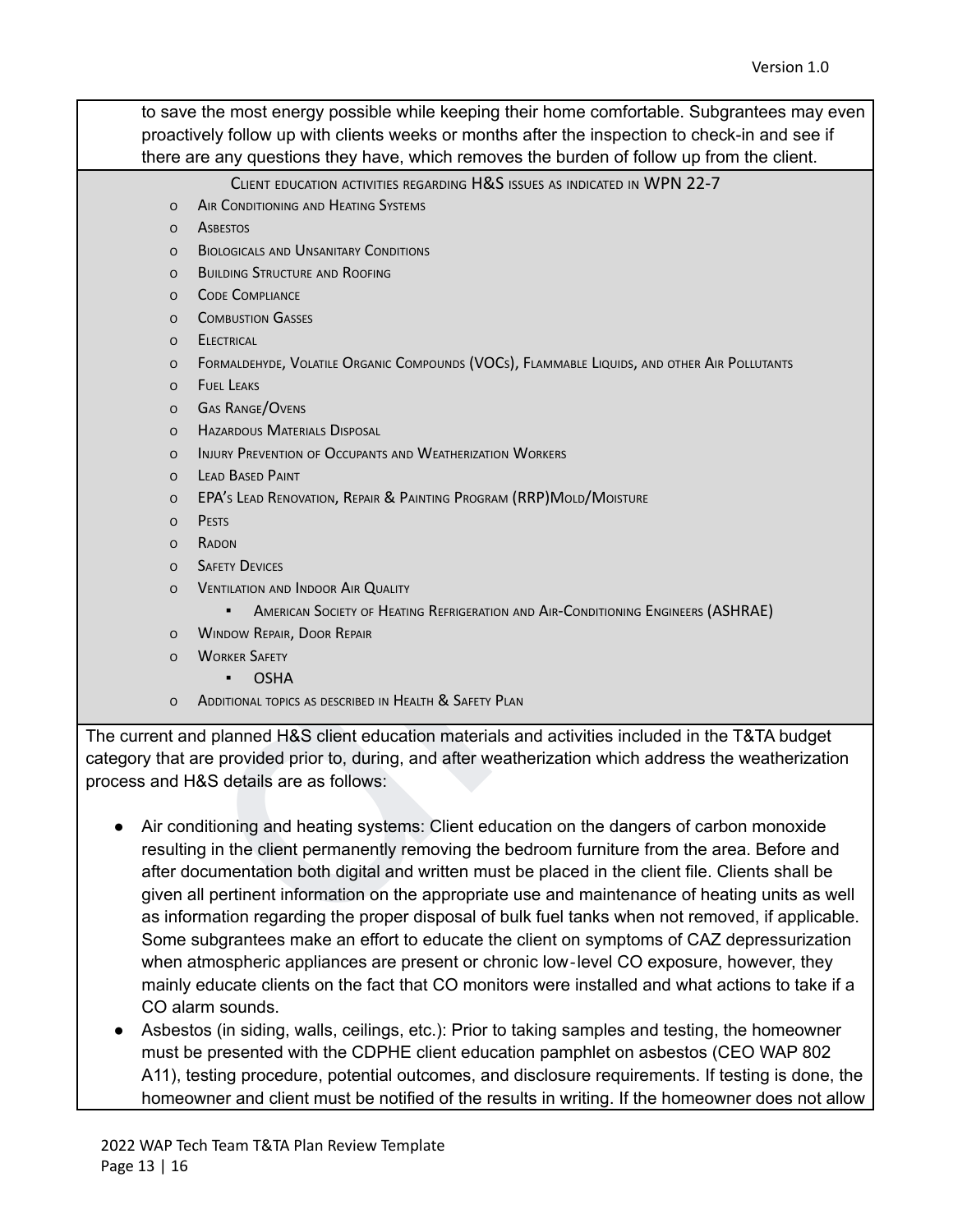for testing, the individual measure may be deferred or the entire unit may be deferred. For drill and blows, all safety protocols as required for the Renovation, Repair, and Painting Rule (RRP Rule) including client education, signage, PPE, isolation of work areas ‐ tenting, HEPA Vacuums, Drill Shrouds, Bit Buddies, etc., wet clean up, and clean up verification must be completed. Prior to taking samples and testing, the homeowner must be presented with the CDPHE client education pamphlet on asbestos (CEO WAP 802 A11), testing procedure, potential outcomes, and disclosure requirements. If testing is done, the homeowner and client must be notified of the results in writing. If the client and or the homeowner does not allow for testing, the unit or the measure may be deferred.

- and the CDPHE client education and testing, the homeowner must be<br>bestos (in vermiculite): Prior to taking samples and testing, the homeowner must be<br>bestos (in vermiculite): Prior to taking samples and testing is tone, th ● Asbestos (in vermiculite): Prior to taking samples and testing, the homeowner must be presented with the CDPHE client education pamphlet on asbestos (CEO WAP 802 A11), testing procedure, potential outcomes, and disclosure requirements. If testing is done, the homeowner and client must be notified of the results in writing. If the client and or the homeowner does not allow for testing, the unit may be deferred.
- Asbestos (on pipes, furnaces, other small covered surfaces): Prior to taking samples and testing, the homeowner must be presented with the CDPHE client education pamphlet on asbestos (CEO WAP 802 A11), testing procedure, potential outcomes, and disclosure requirements. If testing is done, the homeowner and client must be notified of the results in writing. If the client and or the homeowner does not allow for testing, the unit may be deferred.
- Biologicals and unsanitary conditions (odors, mustiness, bacteria, viruses, raw sewage, rotting wood, etc.): Building owners and clients must be notified in writing of any Health & Safety problems that require weatherization work to be terminated. Clients are given a Home Energy handout that contains information on home energy savings tips and health and safety precautions such as LEAD, asbestos, mold, humidity, and unsanitary conditions.
- Building structure and roofing: Clients shall be notified verbally and in writing regarding any structurally compromised areas. Appropriate referral resources shall also be provided to the client.
- Code compliance: Inform the client of observed code compliance issues. Make appropriate referrals as necessary. Auditor must have a Health and Safety inspection form (CEO WAP 802 A9-A10) filled out and signed by the client. Subgrantees must leave a signed copy of the form with the client and a copy kept in the client file.
- Combustion gasses: Inform the client of observed issues. Make appropriate referrals as necessary. Auditor must have a Health and Safety inspection form (CEO WAP 802 A9-A10) filled out and signed by the client. Subgrantees must leave a signed copy of the form with the client and a copy kept in the client file.
- Electrical: Inform the client of observed issues. Make appropriate referrals as necessary. Auditor must have a Health and Safety inspection form (CEO WAP 802 A9-A10) filled out and signed by the client. Subgrantees must leave a signed copy of the form with the client and a copy kept in the client file.
- Formaldehyde, volatile organic compounds (VOC), flammable liquids, and other air pollutants: Inform the client of observed issues. Make appropriate referrals as necessary. Auditor must have a Health and Safety inspection form (CEO WAP 802 A9-A10) filled out and signed by the client. Subgrantees must leave a signed copy of the form with the client and a copy kept in the client file. Always inform the client/occupant/building owner of observed conditions and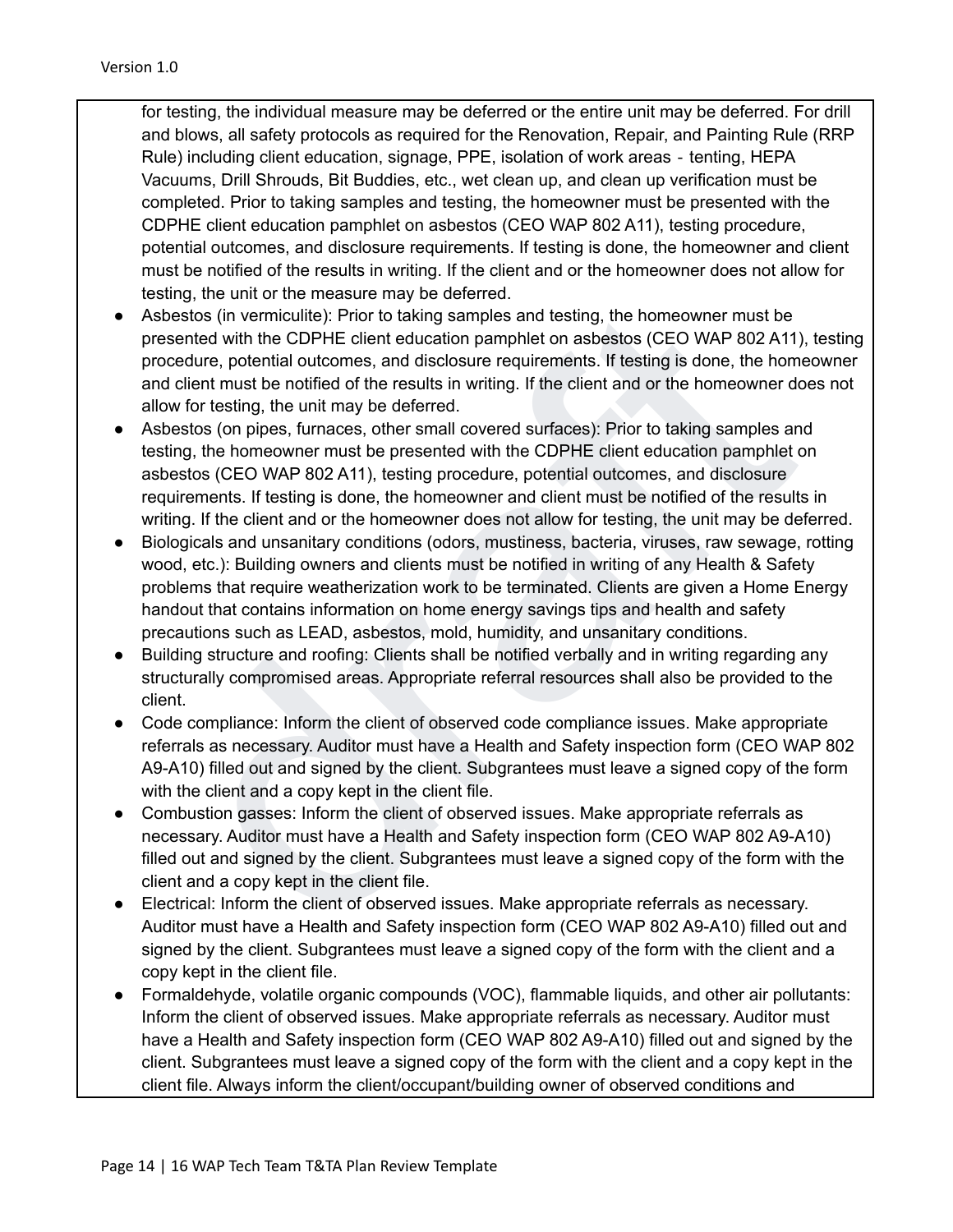associated health risks. Provide written materials on safety and proper disposal of household pollutants. Such material is often located on the product label.

- Fuel leaks: Inform the client of observed issues. Make appropriate referrals as necessary. Auditor must have a Health and Safety inspection form (CEO WAP 802 A9-A10) filled out and signed by the client. Subgrantees must leave a signed copy of the form with the client and a copy kept in the client file.
- Gas range/ovens: Inform the client of observed issues. Make appropriate referrals as necessary. Auditor must have a Health and Safety inspection form (CEO WAP 802 A9-A10) filled out and signed by the client. Subgrantees must leave a signed copy of the form with the client and a copy kept in the client file.
- Hazardous materials disposal: Inform the client in writing of hazards associated with hazardous waste materials being generated and or handled in the home. Auditor must have a Health and Safety inspection form (CEO WAP 802 A9-A10) filled out and signed by the client. Subgrantees must leave a signed copy of the form with the client and a copy kept in the client file.
- Injury prevention of occupants and weatherization workers: Subgrantees provide the client and weatherization workers information regarding how to prevent injuries and any known risks of materials being used in the home. Subgrantee's contact information is to be provided in order for the client to be able to inform the subgrantee of any issues. Occupants are required to reveal known or suspected health concerns as part of the initial application for weatherization (See Attachment 1 for Client Chemical Sensitivity Form). The form is to be reviewed with the client during the audit. The auditor's signature is required. Weatherization workers are required to reveal to their employer known or suspected health concerns as part of their employment.
- of a mean and a dopy kept in the dient of the methal methal methal methal methal and a dopy kept in the client file.<br>The metal and a copy kept in the client file.<br>The metal and a copy kept in the client file. Then the file ● Lead based paint and EPA's Lead Renovation, Repair & Painting Program (RRP): For drill and blows, all safety protocols as required for the Renovation, Repair, and Painting Rule (RRP Rule) including client education, signage, PPE, isolation of work areas ‐ tenting, HEPA Vacuums, Drill Shrouds, Bit Buddies, etc., wet clean up, and clean up verification must be completed. Crews must follow all client notification requirements: Distribution of the EPA pamphlet, revised in September 2011, titled "Lead‐Safe Certified Guide to Renovate Right". The client file must include signed documentation that the client received the Renovate Right pamphlet.
- Mold/moisture: Inform the client of observed issues. Make appropriate referrals as necessary. Auditor must have a Health and Safety inspection form (CEO WAP 802 A9-A10) filled out and signed by the client. Subgrantees must leave a signed copy of the form with the client and a copy kept in the client file.
- Pests: Inform the client of observed issues. Make appropriate referrals as necessary. Auditor must have a Health and Safety inspection form (CEO WAP 802 A9-A10) filled out and signed by the client. Subgrantees must leave a signed copy of the form with the client and a copy kept in the client file.
- Radon: Subgrantees are required to provide client education on Radon and supply the EPA Citizen's Guide To Radon pamphlet to the client. In addition, subgrantees are required to have clients sign a "Radon Informed Consent Form". Subgrantees are required to provide client education on Radon and supply the EPA Citizen's Guide To Radon pamphlet to the client. In addition, subgrantees are required to have clients sign a "Radon Informed Consent Form".
- Safety devices: Provide the client with verbal and written information on use of smoke/CO alarms and fire extinguishers.